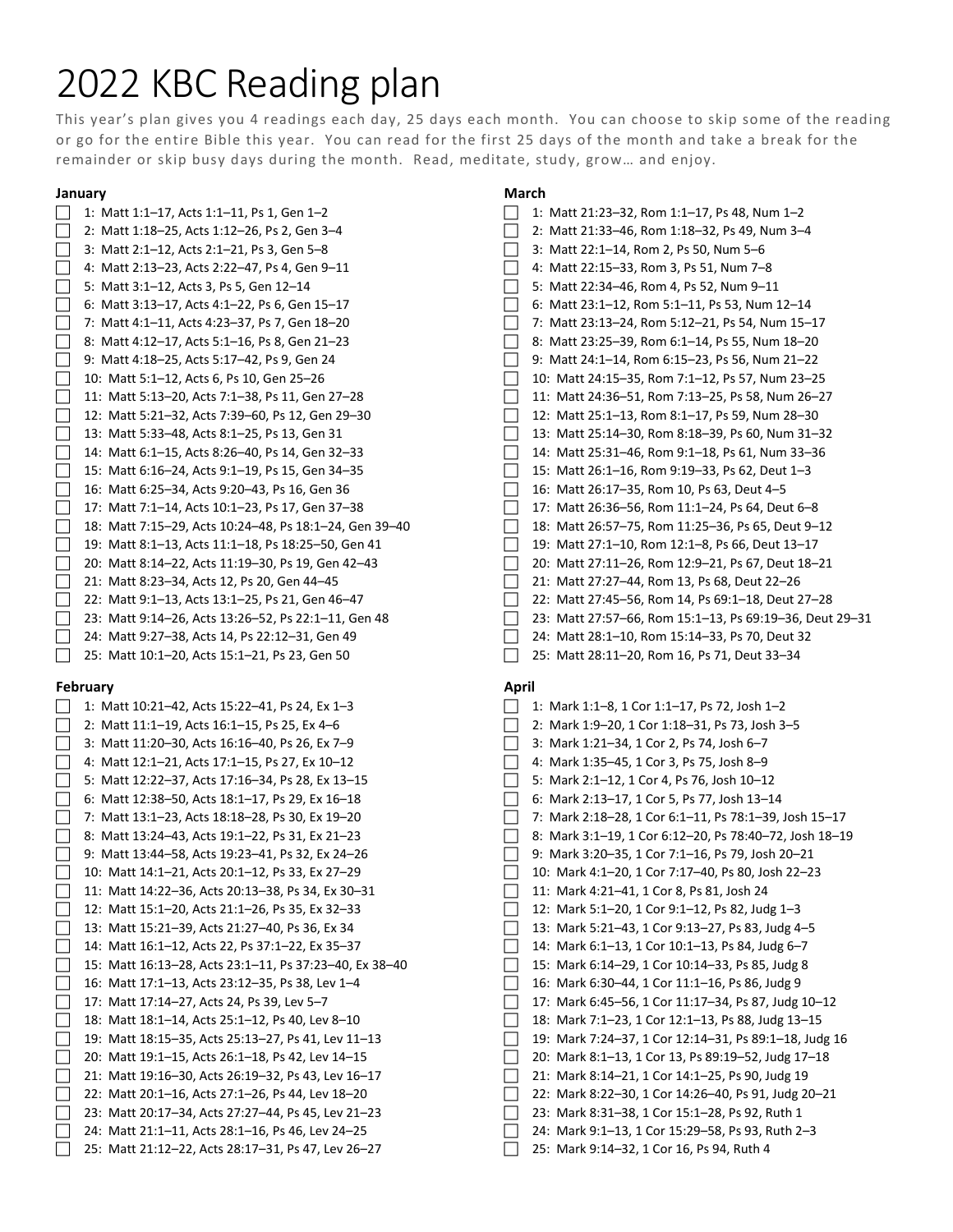### **May**

1: Mark 9:33-50, 2 Cor 1:1-11, Ps 95, 1 Sam 1-2 2: Mark 10:1–16, 2 Cor 1:12–24, Ps 96, 1 Sam 3–5 3: Mark 10:17–34, 2 Cor 2, Ps 97, 1 Sam 6–8 4: Mark 10:35–52, 2 Cor 3, Ps 98, 1 Sam 9–10  $\Box$  5: Mark 11:1-11, 2 Cor 4, Ps 99, 1 Sam 11-13 6: Mark 11:12–26, 2 Cor 5, Ps 100, 1 Sam 14 7: Mark 11:27-33, 2 Cor 6, Ps 101, 1 Sam 15-16 8: Mark 12:1–12, 2 Cor 7, Ps 102, 1 Sam 17–18 9: Mark 12:13–27, 2 Cor 8, Ps 103, 1 Sam 19–20 10: Mark 12:28-34, 2 Cor 9, Ps 104, 1 Sam 21-23 11: Mark 12:35–44, 2 Cor 10, Ps 105, 1 Sam 24–25 12: Mark 13:1–13, 2 Cor 11:1–15, Ps 106:1–23, 1 Sam 26–28 13: Mark 13:14-31, 2 Cor 11:16-33, Ps 106:24-48, 1 Sam 29-31 14: Mark 13:32–37, 2 Cor 12:1–10, Ps 107, 2 Sam 1–2 15: Mark  $14:1-11$ , 2 Cor 12:11-21, Ps 108, 2 Sam 3-4  $\Box$  16: Mark 14:12-31, 2 Cor 13, Ps 109, 2 Sam 5-7  $\Box$  17: Mark 14:32-42, Gal 1, Ps 110, 2 Sam 8-10 18: Mark 14:43–52, Gal 2, Ps 111, 2 Sam 11–12 19: Mark 14:53–65, Gal 3:1–14, Ps 112, 2 Sam 13  $\Box$  20: Mark 14:66-72, Gal 3:15-29, Ps 113, 2 Sam 14-15  $\Box$  21: Mark 15:1-15, Gal 4:1-20, Ps 114, 2 Sam 16-17  $\Box$  22: Mark 15:16-32, Gal 4:21-31, Ps 115, 2 Sam 18-19 23: Mark 15:33-41, Gal 5:1-12, Ps 116, 2 Sam 20-21 24: Mark 15:42–47, Gal 5:13–26, Ps 117, 2 Sam 22 25: Mark 16, Gal 6, Ps 118, 2 Sam 23–24 **June**

1: Luke 1:1-25, Eph 1:1-14, Ps 119:1-8, 1 Kings 1 2: Luke 1:26-38, Eph 1:15-23, Ps 119:9-16, 1 Kings 2-3 3: Luke 1:39–56, Eph 2:1–10, Ps 119:17–24, 1 Kings 4–5  $\Box$  4: Luke 1:57–66, Eph 2:11–22, Ps 119:25–32, 1 Kings 6–7 5: Luke 1:67–80, Eph 3:1–13, Ps 119:33–40, 1 Kings 8 6: Luke 2:1-20, Eph 3:14-21, Ps 119:41-48, 1 Kings 9-10 7: Luke 2:21-40, Eph 4:1-16, Ps 119:49-56, 1 Kings 11 8: Luke 2:41–52, Eph 4:17–24, Ps 119:57–64, 1 Kings 12 9: Luke 3:1–20, Eph 4:25–32, Ps 119:65–72, 1 Kings 13–14 10: Luke 3:21-38, Eph 5:1-21, Ps 119:73-80, 1 Kings 15-16 11: Luke 4:1–12, Eph 5:22–33, Ps 119:81–88, 1 Kings 17–18 12: Luke 4:13–30, Eph 6:1–9, Ps 119:89–96, 1 Kings 19–20 13: Luke 4:31–37, Eph 6:10–24, Ps 119:97–104, 1 Kings 21–22 14: Luke 4:38-44, Phil 1:1-11, Ps 119:105-112, 2 Kings 1-3 15: Luke 5:1–11, Phil 1:12–20, Ps 119:113–120, 2 Kings 4–5 16: Luke 5:12-16, Phil 1:21-30, Ps 119:121-128, 2 Kings 6-7 17: Luke 5:17–26, Phil 2:1–11, Ps 119:129–136, 2 Kings 8–9 18: Luke 5:27–32, Phil 2:12–18, Ps 119:137–144, 2 Kings 10–11 19: Luke 5:33-39, Phil 2:19-30, Ps 119:145-152, 2 Kings 12-13  $\Box$  20: Luke 6:1-16, Phil 3:1-9, Ps 119:153-160, 2 Kings 14-15 21: Luke 6:17–26, Phil 3:10–14, Ps 119:161–168, 2 Kings 16–17 22: Luke 6:27–36, Phil 3:15–21, Ps 119:169–176, 2 Kings 18–19 23: Luke 6:37-42, Phil 4:1-7, Ps 120, 2 Kings 20-21 24: Luke 6:43–49, Phil 4:8–13, Ps 121, 2 Kings 22–23 25: Luke 7:1-10, Phil 4:14-23, Ps 122, 2 Kings 24-25

# **July**

|              | 1: Luke 7:11-17, Col 1:1-14, Ps 123-124, 1 Chron 1-2 |
|--------------|------------------------------------------------------|
| $\mathsf{L}$ | 2: Luke 7:18-35, Col 1:15-29, Ps 125, 1 Chron 3-4    |
| $\Box$       | 3: Luke 7:36-50, Col 2:1-7, Ps 126, 1 Chron 5-6      |
|              | 4: Luke 8:1-15, Col 2:8-15, Ps 127, 1 Chron 7-9      |

| 6: Luke 8:26-39, Col 3:1-14, Ps 129, 1 Chron 12-14        |
|-----------------------------------------------------------|
| 7: Luke 8:40-56, Col 3:15-25, Ps 130-131, 1 Chron 15-16   |
| 8: Luke 9:1-17, Col 4:1-9, Ps 132, 1 Chron 17-19          |
| 9: Luke 9:18-27, Col 4:10-18, Ps 133-134, 1 Chron 20-22   |
| 10: Luke 9:28-36, 1 Thess 1, Ps 135, 1 Chron 23-25        |
| 11: Luke 9:37-50, 1 Thess 2:1-9, Ps 136, 1 Chron 26-28    |
| 12: Luke 9:51–62, 1 Thess 2:10–20, Ps 137, 1 Chron 29     |
| 13: Luke 10:1-16, 1 Thess 3:1-6, Ps 138, 2 Chron 1-2      |
| 14: Luke 10:17–24, 1 Thess 3:7–13, Ps 139, 2 Chron 3–5    |
| 15: Luke 10:25-37, 1 Thess 4:1-10, Ps 140, 2 Chron 6-7    |
| 16: Luke 10:38-42, 1 Thess 4:11-18, Ps 141, 2 Chron 8-9   |
| 17: Luke 11:1-13, 1 Thess 5:1-11, Ps 142, 2 Chron 10-12   |
| 18: Luke 11:14-28, 1 Thess 5:12-28, Ps 143, 2 Chron 13-16 |
| 19: Luke 11:29–36, 2 Thess 1:1–7, Ps 144, 2 Chron 17–19   |
| 20: Luke 11:37-54, 2 Thess 1:8-12, Ps 145, 2 Chron 20-21  |
| 21: Luke 12:1-12, 2 Thess 2:1-12, Ps 146, 2 Chron 22-24   |
| 22: Luke 12:13-21, 2 Thess 2:13-17, Ps 147, 2 Chron 25-27 |
| 23: Luke 12:22-34, 2 Thess 3:1-5, Ps 148, 2 Chron 28-29   |
| 24: Luke 12:35-48, 2 Thess 3:6-13, Ps 149, 2 Chron 30-33  |
| 25: Luke 12:49-59, 2 Thess 3:14-18, Ps 150, 2 Chron 34-36 |

# **August**

| 1: Luke 13:1-9, 1 Tim 1:1-11, Prov 1, Ezra 1-2              |
|-------------------------------------------------------------|
| 2: Luke 13:10-21, 1 Tim 1:12-20, Prov 2, Ezra 3             |
| 3: Luke 13:22-35, 1 Tim 2, Prov 3, Ezra 4-5                 |
| 4: Luke 14:1-14, 1 Tim 3:1-10, Prov 4, Ezra 6               |
| 5: Luke 14:15-24, 1 Tim 3:11-16, Prov 5, Ezra 7             |
| 6: Luke 14:25-35, 1 Tim 4, Prov 6, Ezra 8                   |
| 7: Luke 15:1-10, 1 Tim 5:1-15, Prov 7, Ezra 9               |
| 8: Luke 15:11-32, 1 Tim 5:16-25, Prov 8, Ezra 10            |
| 9: Luke 16:1-9, 1 Tim 6:1-10, Prov 9, Neh 1-2               |
| 10: Luke 16:10-18, 1 Tim 6:11-21, Prov 10:1-16, Neh 3       |
| 11: Luke 16:19–31, 2 Tim 1:1–7, Prov 10:17–32, Neh 4–5      |
| 12: Luke 17:1-10, 2 Tim 1:8-18, Prov 11:1-15, Neh 6         |
| 13: Luke 17:11–19, 2 Tim 2:1–13, Prov 11:16–31, Neh 7       |
| 14: Luke 17:20-37, 2 Tim 2:14-26, Prov 12:1-14, Neh 8       |
| 15: Luke 18:1-8, 2 Tim 3:1-9, Prov 12:15-28, Neh 9          |
| 16: Luke 18:9-17, 2 Tim 3:10-17, Prov 13:1-12, Neh 10       |
| 17: Luke 18:18-30, 2 Tim 4, Prov 13:13-25, Neh 11           |
| 18: Luke 18:31–43, Titus 1:1–9, Prov 14:1–18, Neh 12        |
| 19: Luke 19:1-10, Titus 1:10-16, Prov 14:19-35, Neh 13      |
| 20: Luke 19:11-27, Titus 2:1-10, Prov 15:1-17, Esther 1     |
| 21: Luke 19:28-38, Titus 2:11-15, Prov 15:18-33, Esther 2   |
| 22: Luke 19:39-48, Titus 3:1-8, Prov 16:1-16, Esther 3-4    |
| 23: Luke 20:1-8, Titus 3:9-15, Prov 16:17-33, Esther 5-6    |
| 24: Luke 20:9-19, Philem 1-11, Prov 17:1-14, Esther 7-8     |
| 25: Luke 20:20-26, Philem 12-25, Prov 17:15-28, Esther 9-10 |

## **September**

| 1: Luke 20:27-40, Heb 1:1-9, Prov 18, Isa 1-2           |
|---------------------------------------------------------|
| 2: Luke 20:41-47, Heb 1:10-14, Prov 19:1-14, Isa 3-5    |
| 3: Luke 21:1-19, Heb 2:1-9, Prov 19:15-29, Isa 6-8      |
| 4: Luke 21:20-28, Heb 2:10-18, Prov 20:1-15, Isa 9-10   |
| 5: Luke 21:29-38, Heb 3, Prov 20:16-30, Isa 11-13       |
| 6: Luke 22:1-13, Heb 4:1-11, Prov 21:1-16, Isa 14-16    |
| 7: Luke 22:14-23, Heb 4:12-16, Prov 21:17-31, Isa 17-20 |
| 8: Luke 22:24-30, Heb 5, Prov 22:1-16, Isa 21-23        |
| 9: Luke 22:31-38, Heb 6:1-12, Prov 22:17-29, Isa 24-26  |
| 10: Luke 22:39-46, Heb 6:13-20, Prov 23:1-18, Isa 27-28 |
| 11: Luke 22:47-53, Heb 7:1-10, Prov 23:19-35, Isa 29-30 |
| 12: Luke 22:54-62, Heb 7:11-28, Prov 24:1-22, Isa 31-33 |